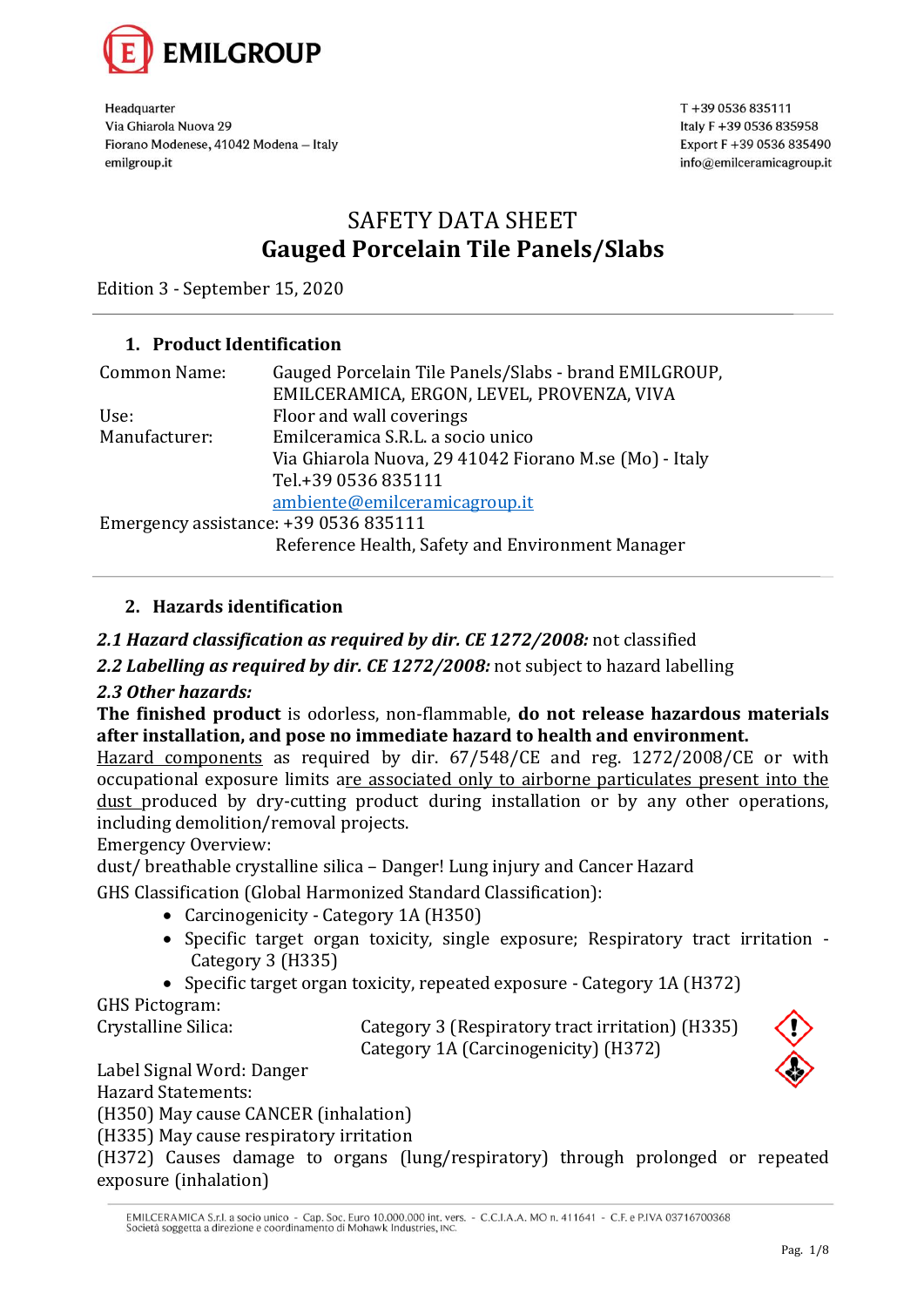

#### **3. Composition/information on ingredients**

Tile slabs are mixtures of predominately Clays, Sands, Feldspar and other naturally-occurring mineral, that have been mixed with water and fired in a very high temperature kiln (> 1200°C - >2190°F)

Tile slabs are manufactured in various shapes, sizes, and colors. These products do not contain asbestos.

Under normal condition these products do not release hazardous materials after installation and are not considered hazardous waste should disposal be necessary.

| Composition                  | <b>CAS Number</b> | <b>Estimated % by Wt.</b>                                                                | <b>Hazard</b><br>classification                                                                                           |
|------------------------------|-------------------|------------------------------------------------------------------------------------------|---------------------------------------------------------------------------------------------------------------------------|
| Silica vitreus               | 60676-86-0        | $70 - 80$                                                                                |                                                                                                                           |
| Crystalline silica as quartz | 14808-60-7        | $10 - 15$<br>of which dangerous<br>breathable fraction:<br>$> 1\% - 5.10\%$ <sup>*</sup> | Only for cutting<br>and<br>demolition/removal<br>activities:<br>H <sub>350</sub><br>H <sub>335</sub><br>H <sub>3</sub> 72 |
| Mullite                      | 1302-93-8         | $2.5 - 5$                                                                                |                                                                                                                           |
| Plagioclase (Feldspar)       | 68476-25-5        | $1.5 - 4.5$                                                                              |                                                                                                                           |
| Corundum                     | 1344-28-1         | $0 - 2.5$                                                                                |                                                                                                                           |
| Zirconium Silicate           | 10101-52-7        | $0 - 2.5$                                                                                |                                                                                                                           |
| K-Feldspar                   | 68476-25-5        | $0 - 0.5$                                                                                |                                                                                                                           |

## **4. First aid measures**

#### *Description of first aid measures*

Following skin contact: Wash with plenty of soap and water.

Following eye contact: In case of contact with eyes, rinse immediately with plenty of water and seek medical advice if irritation persists.

Following inhalation:Take the patient outdoors and keep them warm and still.

## *Most important symptoms and effects, both acute and delayed*

During the floor installation process, cutting stage may produce breathable crystalline silica. Prolonged and/or large-scale inhalation of breathable crystalline silica dust may cause pulmonary fibrosis, commonly known as silicosis. The main symptoms of silicosis are coughing and shortness of breath. Occupational exposure to breathable crystalline silica dust must be monitored and controlled.

# *Indication of any immediate medical attention and special treatment needed* Treatment: None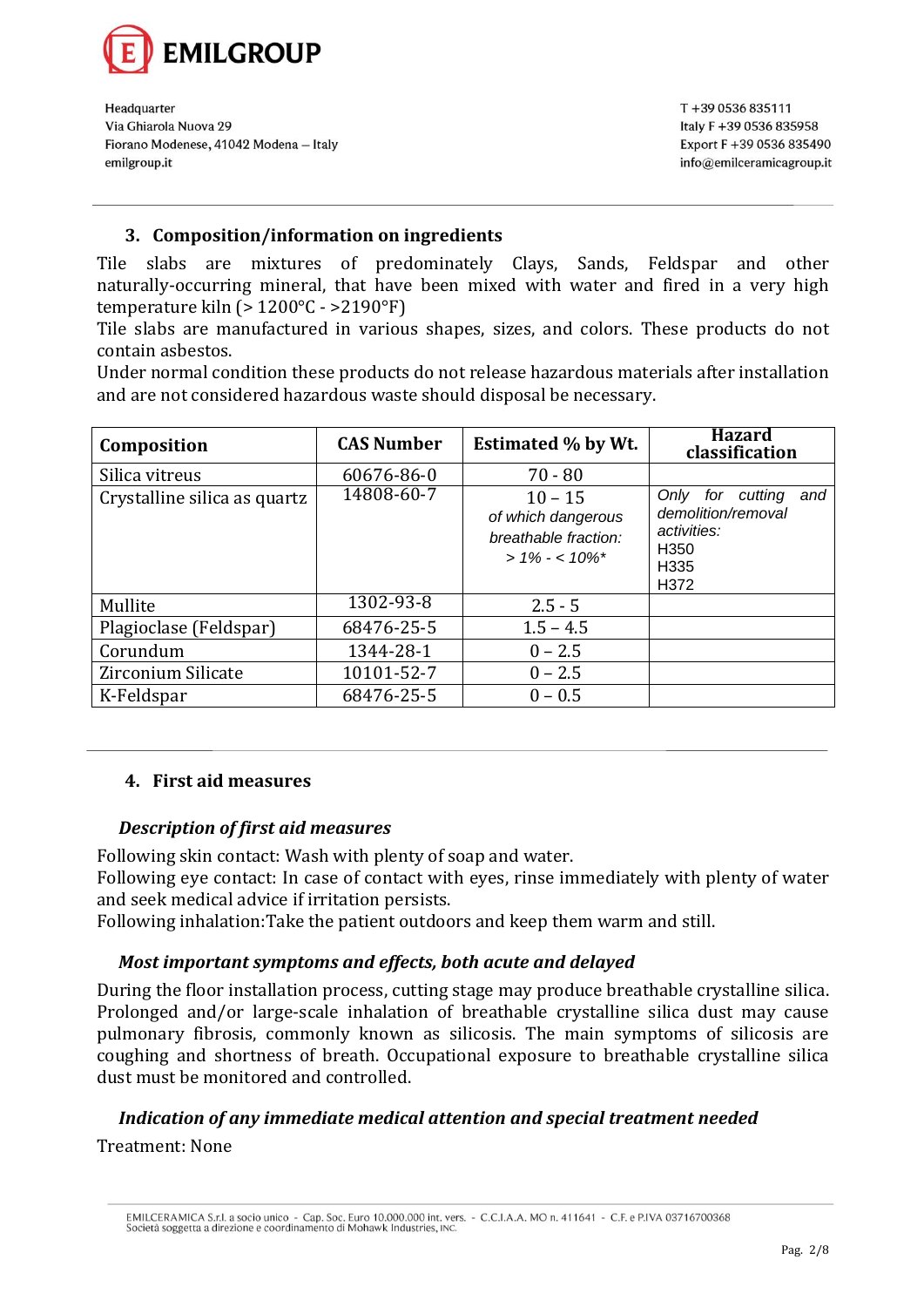

T+39 0536 835111 Italy F +39 0536 835958 Export F +39 0536 835490 info@emilceramicagroup.it

#### **5. Firefighting measures**

Flash point (Method Used): Not Applicable Flammable limits: Not Applicable Autoignition Temperature: Not Applicable Fire Extinguishing Media: None Required – Non Flammable Special Fire Fighting Procedures: None required Fire and Exposition hazards: None required

#### **6. Accidental release measures**

Avoid creating excessive dust. Clean up dust with a vacuum system with a High-efficiency particulate (HEPA) air filter vacuum or damp sweeping. See Section 8 of this SDS concerning PPE information for clean-up.

#### **7. Handling and storage**

When cutting, grinding or removing, use equipment with integral dust collection and/or use local exhaust ventilation. **Use wet cutting methods to reduce generation of dust.** Use respiratory protection in the absence of effective engineering controls.

Do not store near acids. If tile slabs contact some acids, damage/discoloration to the surface may occur. Shelf life is unlimited.

## **8. Exposure controls/personal protection**

## *Control parameters (ACGH)*

Total dust (TLV/TWA) TLV TWA -  $10 \text{ mg/m}^3$ TLV STEL - n.d. Breathable Dust fraction (TLV-TWA) TLV TWA -  $3 \text{ mg/m}^3$ TLV STEL - n.d. Crystalline Sylica as QUARTZ – Brethable fraction: TLV TWA - 0.025 mg/m<sup>3</sup> TLV STEL - n.d.

#### *Exposure controls*

Ventilation: Use adequate ventilation to keep exposure to dust below recommended exposure levels. Avoid inhalation of dust. The highest probability of silica exposure occurs during installation using dry cutting methods or during removal of installed tile slab. **Wet cutting methods are recommended.**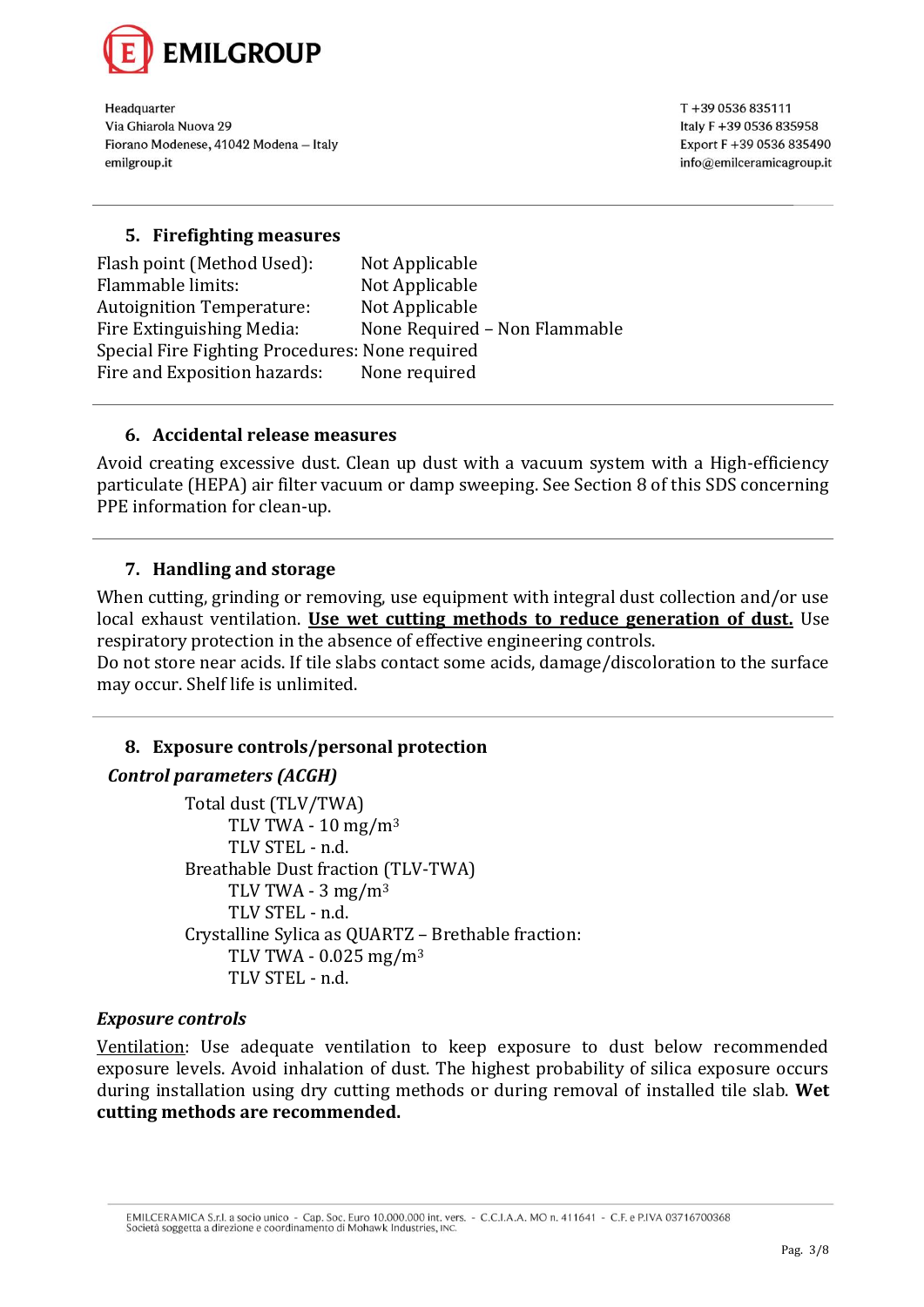

T+39 0536 835111 Italy F +39 0536 835958 Export F +39 0536 835490 info@emilceramicagroup.it

Eye protection: Not required for normal use. In the absence of effective engineering controls, se dust-proof goggles or safety glasses with side shields. Contact lenses may absorb irritants. Do not wear contact lenses in work areas.

Hand/Skin protection: When cutting this product, cotton or leather work gloves should be worn to minimize skin exposure to dust and/or cuts. Wash hands prior to eating, drinking, or smoking, and at the end of the work shift, after cutting operations are conducted.

Respiratory protection: In the event of exposure levels higher than those stated in point 8.1, wearing a respiratory protection device compliant with national legal requirements is mandatory. Use of proper PPE it is still always recommended during tile slabs cutting, grinding and removing stages.

#### **9. Physical and chemical properties**

| Appearance and colour:                            | brittle solid, color may vary      |
|---------------------------------------------------|------------------------------------|
| Odour:                                            | odourless                          |
| Melting point/freezing point:                     | $N.A.$ ( $> 2200^{\circ}F$ )       |
| Initial boiling point and boiling range:          | N.A.                               |
| Flammability (solid/gas):                         | not flammable                      |
| Upper/lower flammability or explosive limit: N.A. |                                    |
| Vapour density:                                   | N.A.                               |
| Flash point:                                      | N.A.                               |
| Evaporation rate:                                 | N.A.                               |
| Vapour pressure:                                  | N.A.                               |
| Solubility in water:                              | insoluble                          |
| Specific Gravity ( $H20 = 1$ )                    | >2                                 |
| Solubility in oil:                                | N.A.                               |
| Partition coefficient: n-octanol/water:           | N.A.                               |
| Auto-ignition temperature:                        | not self-inflammatory              |
| Decomposition temperature:                        | N.A.                               |
| Viscosity:                                        | N.A.                               |
| <b>Explosive properties:</b>                      | N.A.                               |
| Oxidising properties:                             | N.A.                               |
| Volatility:                                       | 0 g/L Volatile Organic Comp.(VOCs) |
|                                                   |                                    |

#### **10.Stability and reactivity**

| Reactivity:                 | Inert                       |
|-----------------------------|-----------------------------|
| Chemical stability:         | Stable in normal conditions |
| Conditions to avoid:        | Contact with acid           |
| Stability:                  | Stable in normal conditions |
| Incompatible materials:     | Acid (e.g. hydrofluoridric) |
| Hazardous decomp. products: | None                        |
| Hazardous Polymerization:   | None                        |

EMILCERAMICA S.r.l. a socio unico - Cap. Soc. Euro 10.000.000 int. vers. - C.C.I.A.A. MO n. 411641 - C.F. e P.IVA 03716700368 Società soggetta a direzione e coordinamento di Mohawk Industries, INC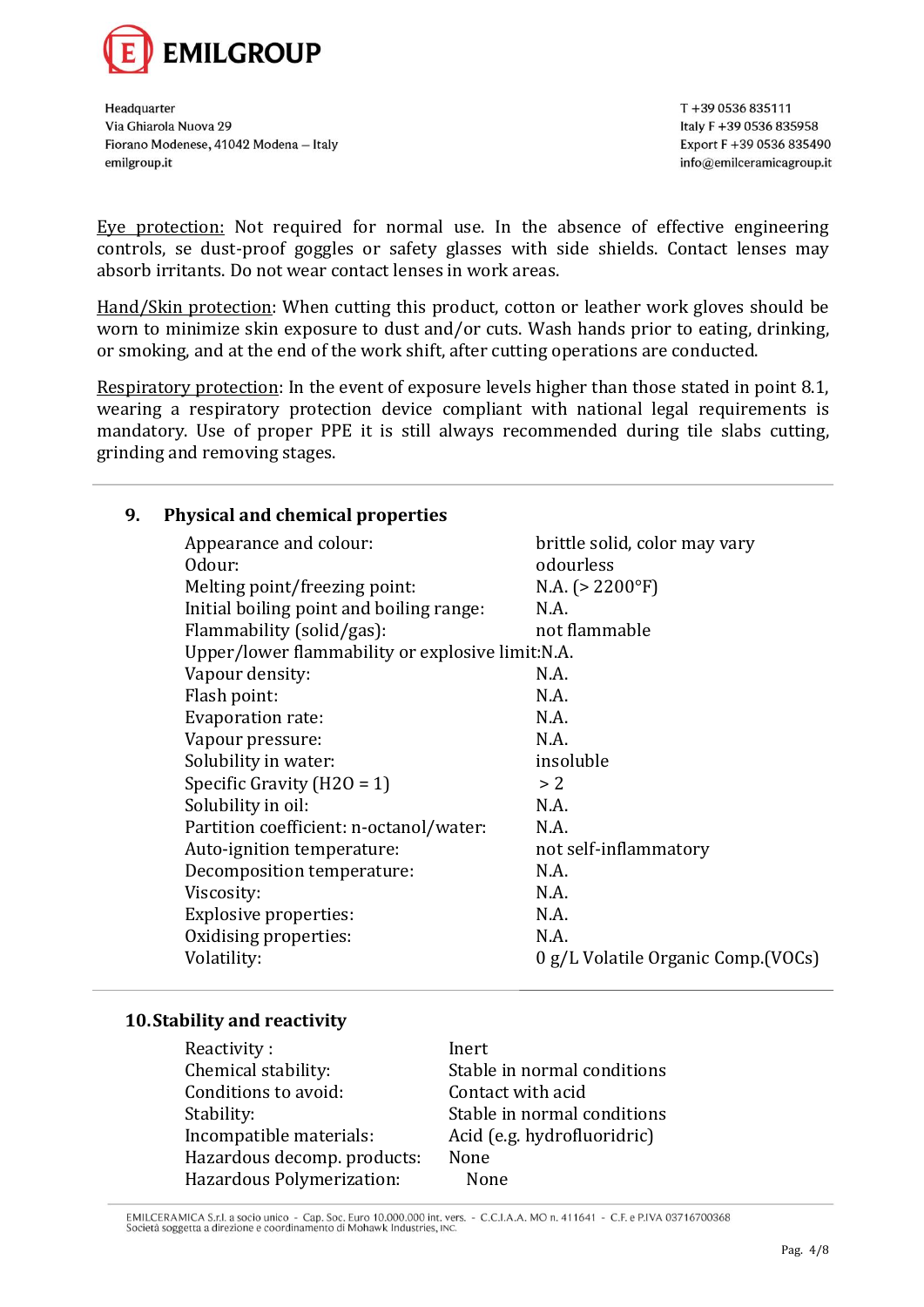

T+39 0536 835111 Italy F +39 0536 835958 Export F +39 0536 835490 info@emilceramicagroup.it

#### **11.Toxicological information**

No toxicological effects are associated with intact tile slabs. The following data refer to the BREATHABLE CRYSTALLINE SILICA which is generated during cutting and demolition activities:

| acute toxicity                              | data are missing or insufficient               |
|---------------------------------------------|------------------------------------------------|
| skin corrosion / irritation                 | missing or insufficient                        |
| eye Injury / irritation:                    | missing or insufficient                        |
| sensitization of skin or respiratory tract: | missing or insufficient                        |
| mutagenicity:                               | missing or insufficient                        |
| carcinogenicity:                            | <b>CATEGORY 1A</b>                             |
| toxicity for reproduction:                  | missing or insufficient                        |
| specific target organ toxicity $(STOT)$ —   |                                                |
| single exposure:                            | <b>CATEGORY 3 Respiratory tract irritation</b> |
| specific target organ toxicity $(STOT)$ —   |                                                |
| repeated exposure:                          | CATEGORY<br>effects<br>1A<br>respiratory       |
|                                             | (pulmonary fibrosis, silicosis)                |
| inhalation hazard:                          | missing or insufficient                        |

Effects on health:

The repeated and prolonged inhalation of fine dust of crystalline silica at or above allowable occupational exposure limits may lead to the development of silicosis (a nodular pulmonary fibrosis), and are associated with pulmonary tuberculosis, bronchitis, emphysema, and other airway diseases.

This type of exposure may also be related to the development of autoimmune disorders, chronic renal disease, and other adverse health effects.

Recent epidemiologic studies demonstrate that workers exposed to elevated silica concentrations have a significant risk of developing chronic silicosis. Signs such as labored breathing and early fatigue may indicate silicosis; however, these symptoms can arise from many other causes.

Silicosis may be complicated by severe mycobacterial or fungal infections and result in tuberculosis (TB). Epidemiologic studies have established that silicosis is a risk factor for developing TB. Any existing respiratory or pulmonary diseases may be complicated by exposure to breathable crystalline silica. Smoking may increase the risk of adverse effects if done in conjunction with occupational exposure to.

Breathable crystalline silica is classified by the International Agency for Research on Cancer (IARC) as a Group I Carcinogen (carcinogenic to humans). The National Toxicology Program (9th Report) lists breathable crystalline silica as Known to be a Human Carcinogen. USDOL/OSHA and NIOSH have recommended that crystalline silica be considered a potential occupational carcinogen.

Short term experimental studies of rats have found that intratracheal instillation of quartz particles leads to the formation of discrete silicotic nodules in rats, mice and hamsters.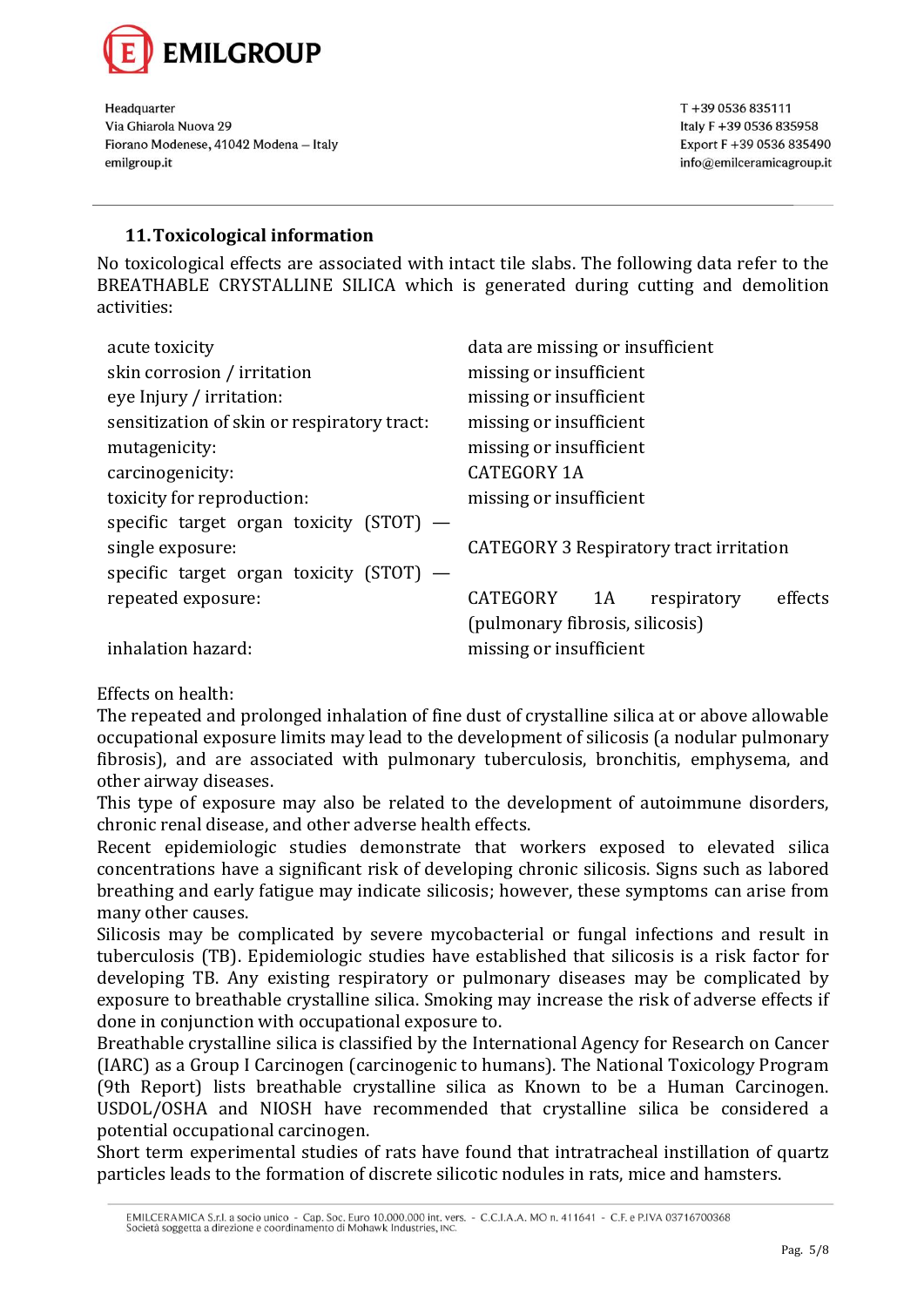

T+39 0536 835111 Italy F +39 0536 835958 Export F +39 0536 835490 info@emilceramicagroup.it

Oral (silica) Lethality LD50 Rat oral >22,500 mg/kg LD50 Mouse oral >15,000 mg/kg LC50 Carp >10,000 mg/l (per 72 hr)

# **12.Ecological information**

Toxicity: Adopt good working practices and do not discharge the product into the environment.

| Persistence and degradability : | N.A. |
|---------------------------------|------|
| Bioaccumulative potential :     | N.A. |
| Mobility in soil:               | N.A. |
| Other adverse effects :         | None |

## **13.Disposal considerations**

Tile slabs are building materials. Waste treatment methods: Recover if possible or dispose in a certified landfill aouthorized to accept such material in accordance with the relevant local and national legislation.

## **14.Transport information**

| D.O.T Shipping Name:    | Not applicable                                                                 |
|-------------------------|--------------------------------------------------------------------------------|
| Hazard Class:           | Non-regulated                                                                  |
|                         | (for disposal purposes material is non-hazardous Class III regulated material) |
| ID Number:              | Not applicable                                                                 |
| Marking:                | Not applicable                                                                 |
| Label:                  | None                                                                           |
| Placard:                | None                                                                           |
| Hazardous Substance/RQ: | Not applicable                                                                 |
| Packaging References:   | None                                                                           |

# **15.Regulatory information**

# *15.1. Specific rules on health, safety and environment related to the product:*

Regulation (EU) n. 1907/2006 (REACH):

- SVHC art. 50 (Candidate List): Not applicable
- Authorization (Annex XIV): Not applicable
- Restrictions (Annex XVII): Not applicable

Regulation (EU) n. 1272/2008 (CLP): Not applicable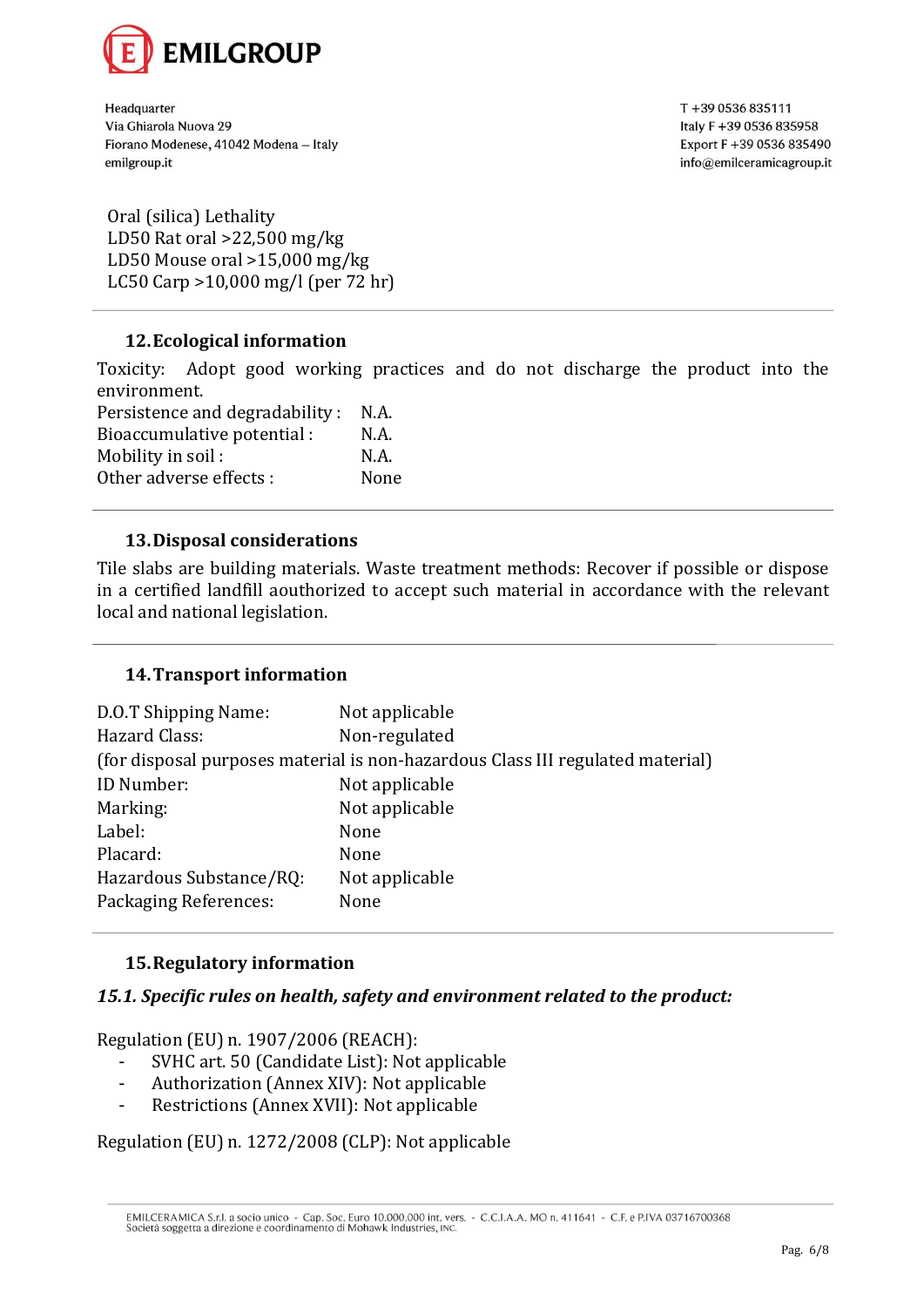

T+39 0536 835111 Italy F +39 0536 835958 Export F +39 0536 835490 info@emilceramicagroup.it

Dir 2012/18/EU – control of major-accident hazards (SEVESO): Not applicable

This product and/or its components have been previously introduced into U.S. commerce and is listed in the Toxic Substances Control Act (TSCA) Inventory of Chemicals in Commerce. Hence, it is subject to all applicable provisions and restrictions under TSCA 40 CFR Section 721 and 723.250.

This product contains <1 percent by weight each of the following elements, which are SARA 313 Recordable: Antimony, Arsenic, Barium, Beryllium, Cadmium, Cobalt, Chromium, Copper, Manganese, Mercury, Nickel, Lead, Silver, Thallium, Tin, Titanium, Vanadium, and Zinc.

Title 22 Division 2, California Code of Regulation Chapter 3 (Proposition 65): This product contains a chemical or chemicals known to the State of California to cause cancer and/or birth defects or other reproductive harm.

This product or its components meets the following hazard definition(s) as defined by the Occupational Safety and Health Hazard Communication Standard (29 CFR Section 1910.1200):

| Combustible Liquid | <b>Flammable Aerosol</b>                 | Oxidizer              |
|--------------------|------------------------------------------|-----------------------|
| Compressed Gas     | Explosive                                | Pyrophoric            |
| Flammable Gas      | <b>X</b> Health Hazard (Sections 3 & 11) | Unstable              |
| Flammable Liquid   | Organic Peroxide                         | <b>Water Reactive</b> |
| Flammable Solid    |                                          |                       |

Based on information presently available, this product does not meet any of the hazard definitions of 29 CFR Section 1910.1200.

*Note: The information in this data sheet provides information related to the potential hazards associated with dusts which may be produced during cutting or otherwise changing the shape of the tile slab during installation and/or removal.*

# *15.2. Chemical safety assessment:* Not applicable

## **16.Other information**

This document has been prepared in accordance with the Occupational Safety and Health Administration (OSHA) Hazard Communication standard, 29 Code of Federal Regulations (CFR) 1910.1200(g), Safety Data Sheets.

According with REACH (Registration, Evaluation, Authorisation and Restriction of Chemicals – EU Regulation 18/12/2006), tile slabs are classified as "ARTICLE: object with physical properties more important to its function than any chemical properties" so that, a SDS is not required/mandatory. Nevertheless, this SDS also complies with CLP Regulation EC1272/2008 (CLP).